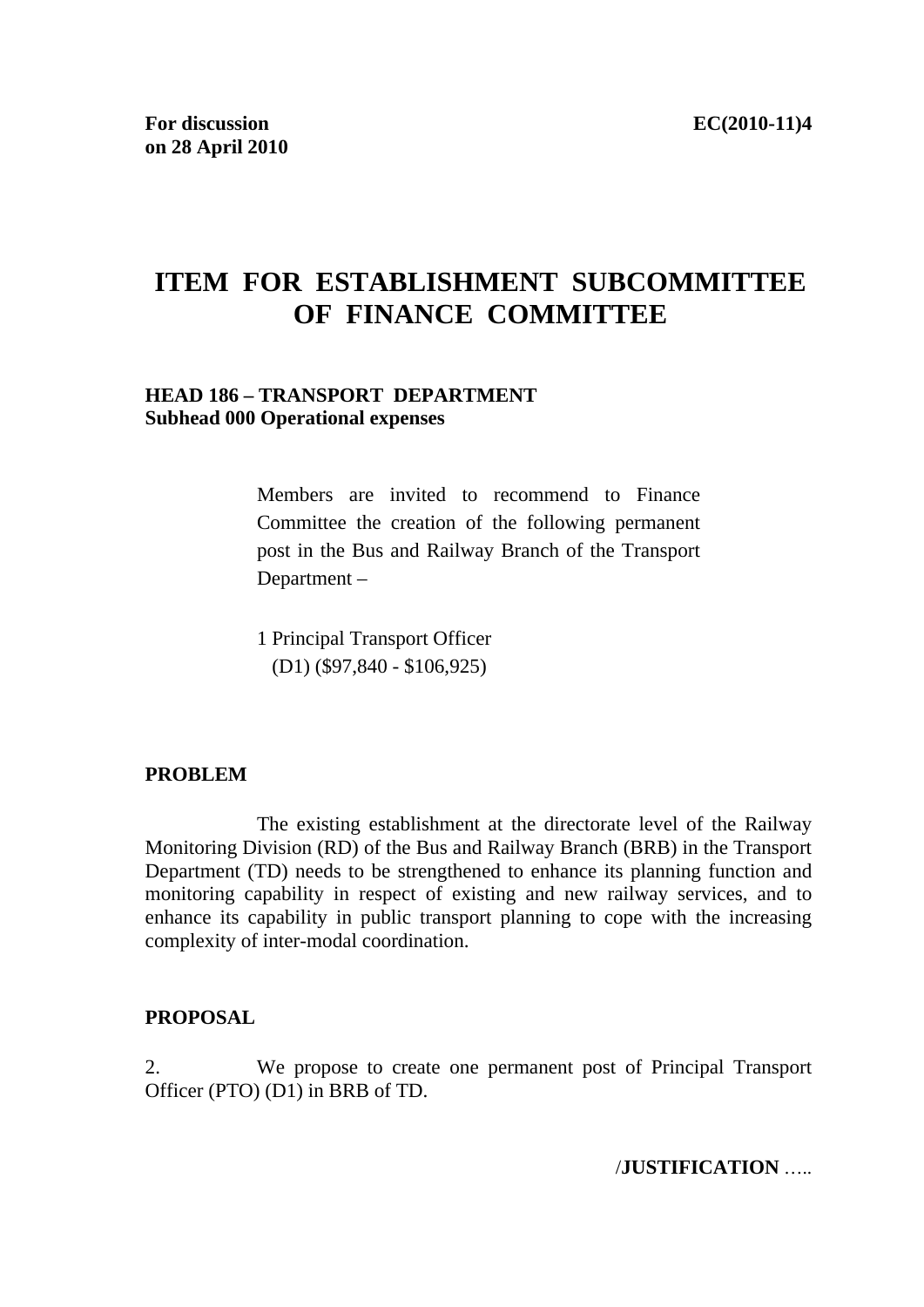## **JUSTIFICATION**

3. BRB is responsible for the policy, planning, development, regulation and monitoring of franchised bus, tram and non-franchised bus (NFB) services; planning of public transport interchanges and public transport for new developments; planning of service aspects of new railways as well as regulation and monitoring of railway services. Headed by the Assistant Commissioner/Bus and Railway (AC/BR), BRB comprises two teams, namely the Bus Development Division (BD) and RD. The two divisions are each headed by a PTO (D1), designated as PTO/BR1 and PTO/BR2 respectively. The current setup of the BRB is shown in the organisation chart of TD at Enclosure 1.

Encl. 1

## **Increased Workload of PTO/BR2 of RD**

4. RD was set up in 2001 in response to the privatisation of MTR Corporation Limited (MTRCL) and charged with the responsibilities of handling public transport planning and coordination work associated with the commissioning of new railways and monitoring railway services. PTO/BR2, who leads the RD, has to handle a range of complex duties. These include the planning of new railways (both committed and uncommitted); looking after the service readiness of committed railway projects, setting service performance targets for new railways before their commissioning, regulating and monitoring the service performance and other service-related operational aspects of railways in accordance with the requirements of the amended Mass Transit Railway Ordinance and the Operating Agreement, including incident management, contingency transport planning, fare promotional arrangements, and corporate governance and management issues of the MTRCL. Apart from railway services, he also monitors the operations and fare adjustment arrangements of the three minor franchised bus networks, oversees the regulation and development of the tram services, coordination of transport-related environmental measures within TD, and provision of new and upgrading of the environment of public transport interchanges.

5. Over the years, the railway duties under PTO/BR2's portfolio have increased in quantity and complexity. The implementation of projects recommended in the Railway Development Strategy 2000 (RDS-2) has resulted in the completion of a large number of new railways<sup>Note</sup>, and hence the increased relative importance of railway services, both in terms of patronage and its role in the public transport market. The number of railway lines has more than doubled

 $\sin$ ce  $\ldots$ 

Note New railways completed in recent years include the Tseung Kwan O Line (2002), West Rail Line (2003), East Rail Line Extension to East Tsim Sha Tsui (2004), Ma On Shan Line (2004), Disneyland Resort Line (2005), Lok Ma Chau Spur Line (2007), Tseung Kwan O Extension (2009) and Kowloon Southern Link (2009).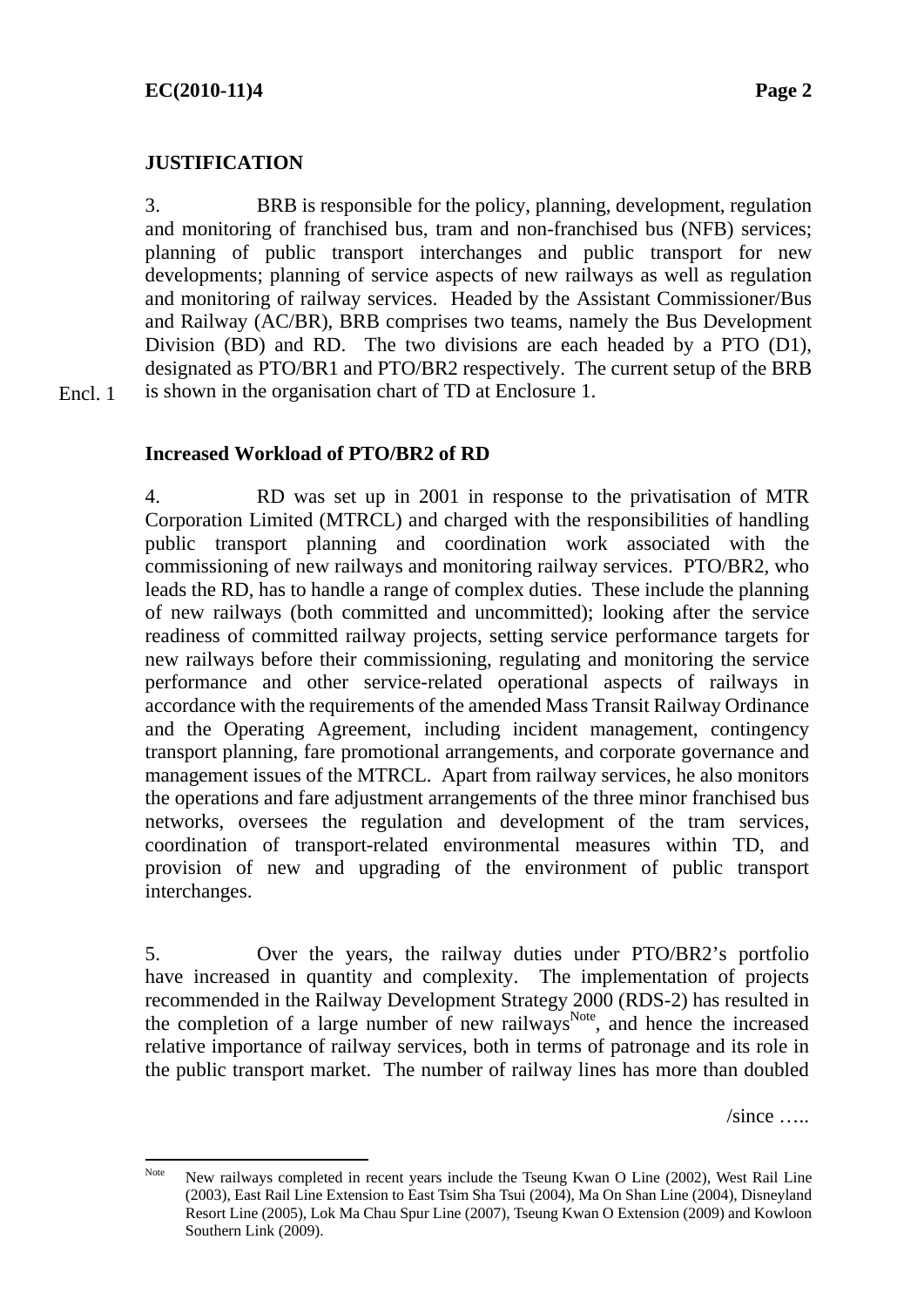since 2001 and the market share of railway has increased from 29% in end 2001 to 35% in end 2009. The merging of MTRCL and Kowloon Canton Railway Corporation (KCRC) systems since December 2007 has also made the monitoring work of RD more complicated and demanding. The anticipated commissioning of new railway projects in the next decade such as the Guangzhou-Shenzhen-Hong Kong Express Rail Link, Shatin to Central Link, West Island Line, Kwun Tong Line Extension, the South Island Line (East), etc., which entails substantial planning work, has posed increased demand on PTO/BR2. Other than the above committed projects, there are other railway projects under planning as stated in RDS-2, such as the Northern Link, the North Hong Kong Island Line, the South Island Line (West), etc., which will be studied further in future in the light of the economic and population development. As PTO/BR2 is also responsible for regulating and monitoring new railway services upon their commissioning, including complex regulatory work associated with the cross-boundary railway links, his workload would become heavier on a long-term basis.

6. In addition to medium capacity regional lines, the new railway projects to be developed in the next ten years include also strategic railway lines running through multiple districts from the New Territories to the Hong Kong Island and cross-boundary services connecting Hong Kong with the High Speed Railway network in the Mainland. Other than planning and regulating the rail systems, PTO/BR2 also needs to ensure that the travelling public are well served by different public transport modes and that the different modes of transport are viable and sustainable. The increased complexity of the railway network, its enhanced role in the overall transport service, its delicate relationship with other transport modes and political sensitivity associated with different needs and interests at both the district and community levels have created a workload so large that it becomes impossible for PTO/BR2 to cope with the work demands. An additional PTO is therefore needed to share out the heavy workload of the existing PTO post of the RD in strategic planning, problem solving, balancing needs and interests of different districts and modes of transport and conducting consultation with district leaders and senior management of various transport operators. Detailed justifications are set out in the following paragraphs.

## *Public transport inputs to planning of new railways*

7. To facilitate informed decision on the railway planning process, PTO/BR2 is required to provide detailed assessment on the impact of the new railway projects on other non-rail public transport modes during different stages of planning and to study the ways of inter-modal coordination to better serve the travelling public and optimise the use of the new railways as follows –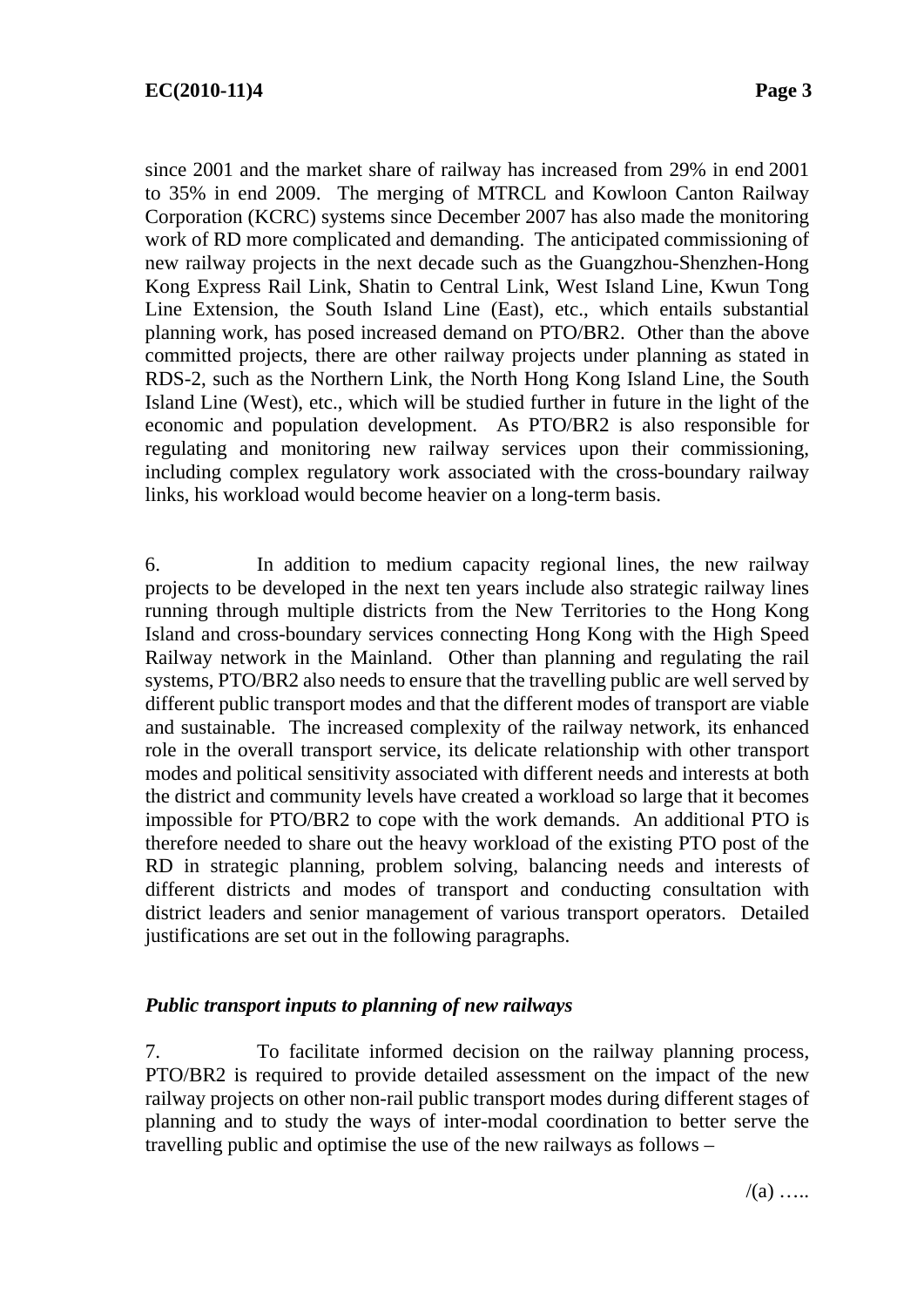- (a) At the very early stage of planning of a new railway, he is responsible for providing professional input to facilitate assessment on the cost-effectiveness and viability of the proposed new railway, evaluation of options for alignments of the new railway, forecast of ridership, the need for associated transport infrastructure improvements, and the scope for better coordination of the different public transport modes.
- (b) When a new railway project is committed, he is required to conduct preliminary assessment to ascertain the impact of the new railway on the existing non-rail transport services, and the extent of re-organisation of the non-rail public transport modes required to tie in with the opening of the new railway. The assessment findings will provide information to the public during consultation on the design of the new rail line and the scale of service change on the non-rail transport services to enable them to offer comments in a more informed manner. The patronage forecasts and the transport plans have to be regularly updated and validated taking account of the latest socio-economic, traffic and transport data, for the Government to review the rail project from time to time. Further, PTO/BR2 is also responsible for drawing up the public transport interchange requirements as well as railway station design from passenger/customer perspective to ensure that the future system/ facilities will be user friendly.
- (c) During the railway construction stage, PTO/BR2 conducts studies with the assistance of transport modeling to develop detailed service re-organisation proposals of the non-rail public transport modes. After the initial proposals have been formulated, he would consult the relevant public transport operators and reach initial agreement with them on the re-organisation framework for detailed consultation with the public.

8. PTO/BR2 is heavily involved in steering the studies carried out at the three different stages, monitoring the progress and tackling issues in a timely manner to ensure the study results are appropriate and available in time to assist in the decision making process and provide necessary output for consultation and agreement with relevant parties. He has to negotiate with the relevant public transport operators to reach agreement on the re-organisation proposals and to consider measures that would facilitate the smooth implementation of the proposals. With the upcoming new railway projects, the number of the studies to be carried out will inevitably increase. We need to have sufficient manpower at PTO level to cope with the increasing demand for public transport inputs for their planning.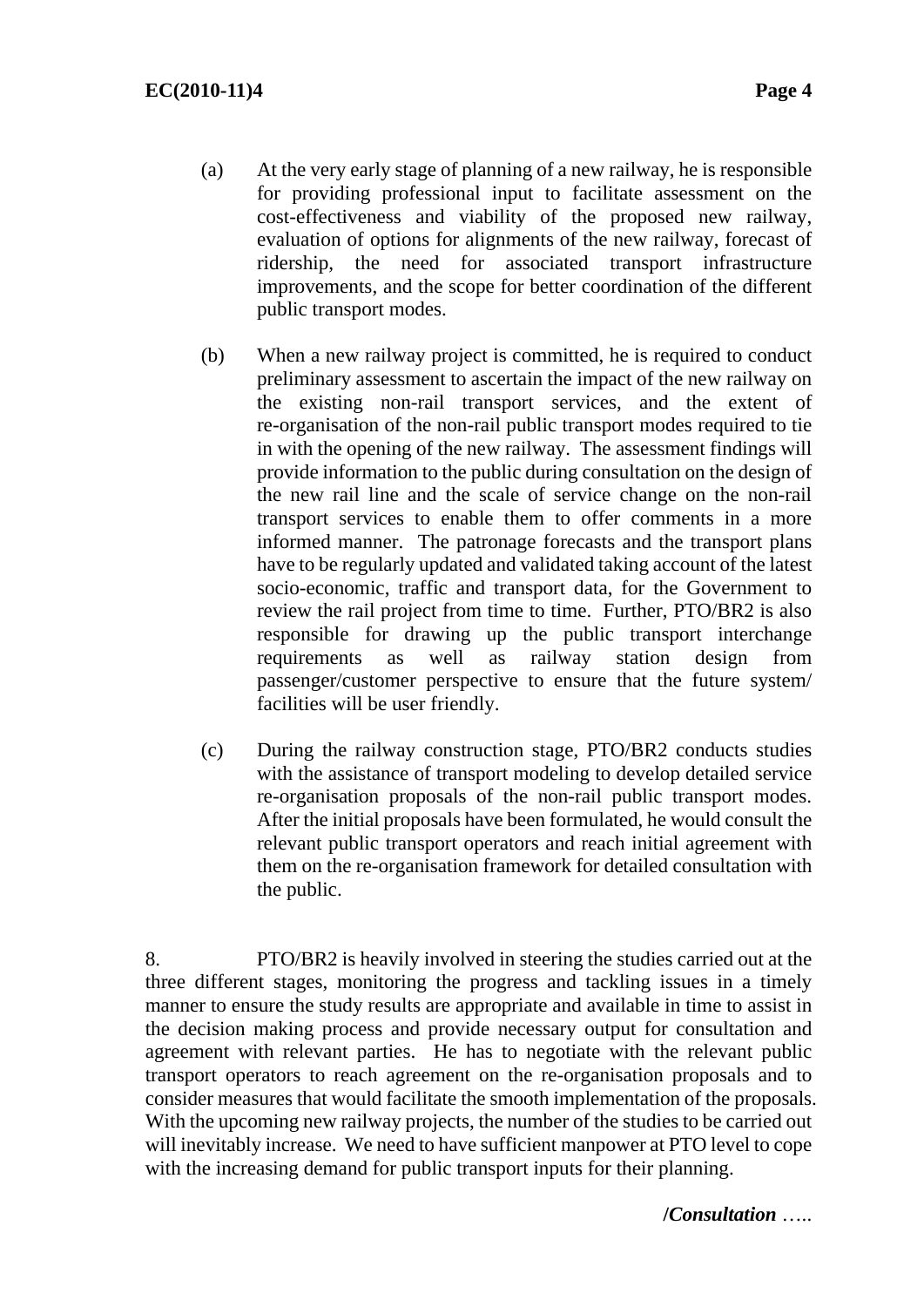### *Consultation on Inter-modal Coordination and Public Transport Service Re-organisation Plan*

9. Other than featuring significantly throughout different stages of railway planning, inter-modal coordination and non-rail public transport re-organisation pose on-going challenges to TD even upon operation of a new railway. Following completion of the new railway lines in recent years, the public transport market has become highly competitive. The task of maintaining a balance between different transport modes to achieve healthy competition and coordination is becoming increasingly complex. PTO/BR2 needs to handle this delicate task with extra effort to address the concerns of various road-based transport trades, and to work out measures with them to maintain service viability. This includes service rationalisation, introduction of feeder services, redeployment of surplus resources to areas of new demand, provision of new interchange concessions, etc.

10. When a new railway is ready for operation, PTO/BR2 would consult the Legislative Council, the Transport Advisory Committee, relevant District Councils and local organisations on the proposed public transport service re-organisation plan. With the feedback received, the proposals have to be adjusted and refined as appropriate for further consultation before finalising the re-organisation plans. For new development areas, road transport services provided pending the completion of a new railway have to be rationalised after the new railway is commissioned. Inter-modal coordination after the new railway has been commissioned is a complex task involving changes to existing service operation and viability, and travelling pattern. Extensive consultation with the affected transport trades and the travelling public is required throughout the process.

11. With more major railways under planning and construction, detailed planning and monitoring of the non-rail services are needed to ensure that adequate public transport services will be provided to the public while maintaining viable and sustainable transport development. The volume of work thus created has increased and is expected to further increase. In the course of planning the non-rail services, the interests of rail and non-rail passengers as well as those of transport operators and their employees have to be carefully balanced. The responsible officer is required to develop an appropriate consultation strategy, resolve possible conflicts, and work out reasonable solutions to balance the needs of all affected parties. Stakeholders whom he has to communicate with include district leaders, political groups and senior management of bus and railway companies as well as other public transport operators.

**/***Facilitating* …..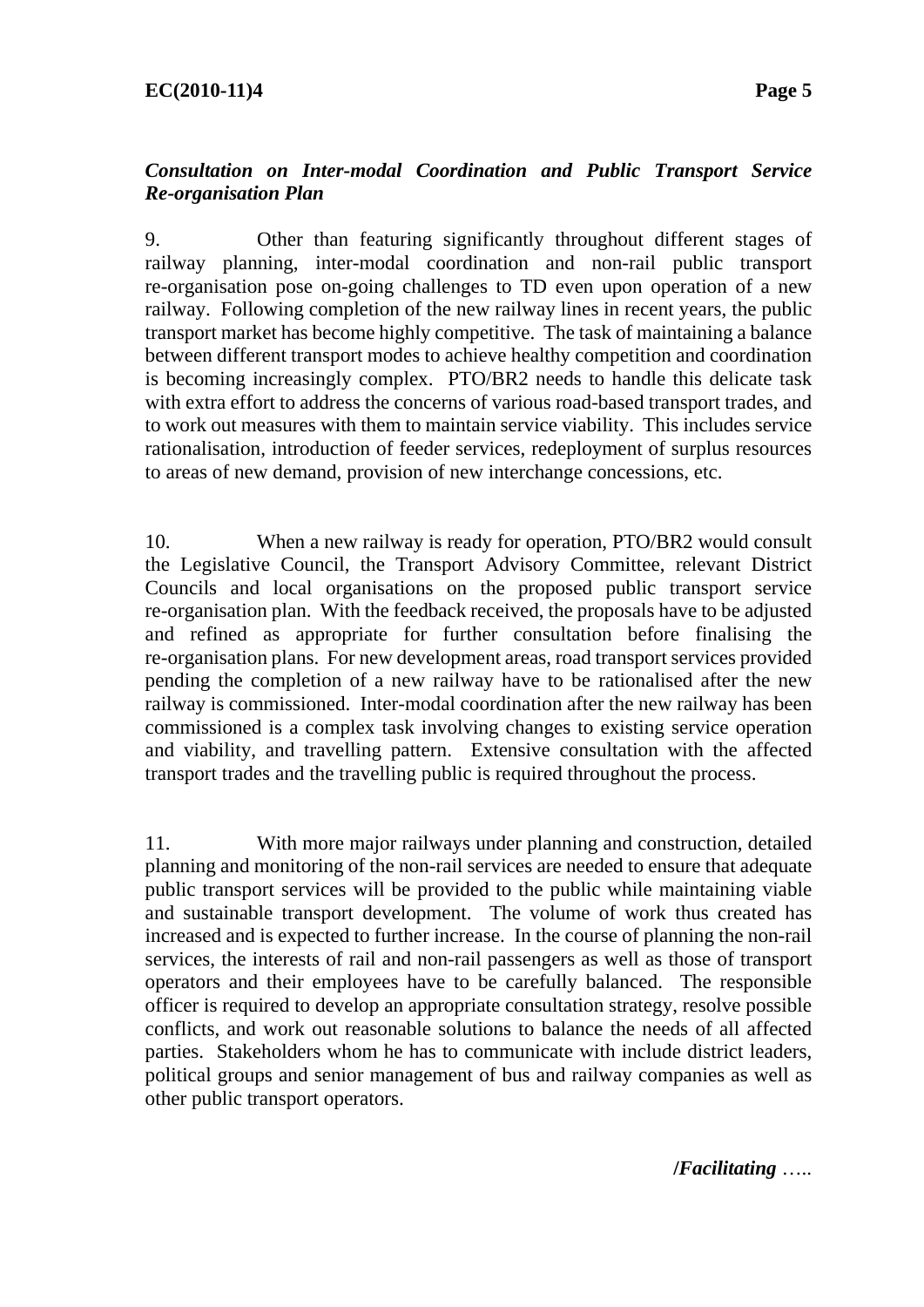## **EC(2010-11)4 Page 6**

## *Facilitating Implementation of Committed Rail Projects*

12. During the railway construction stage, PTO/BR2 needs to plan and manage traffic and transport diversions to facilitate construction works in close liaison with relevant works departments and public transport operators. Prior to the commissioning of a new rail line, he assists AC/BR to convene a Service Readiness Task Group to ensure that the railway services are ready for operation. He has to monitor the satisfactory completion of all works, including station facilities, fare collection system, etc. and non-works matters such as staff recruitment and training. He also has to monitor and evaluate train performance during trial operations before recommending its service commissioning, provide guidance and steer on contingency transport planning, and agree with the rail operator on performance targets which will form the basis for future monitoring and evaluation.

#### *Regulation and Monitoring of Rail Services*

13. Following the implementation of the rail merger of MTRCL and KCRC in December 2007, PTO/BR2's workload in regulating and monitoring railway service performance has increased due to tightened notification and reporting requirements on incident handling, more stringent requirements on corporate governance, additional requirements in customer service, passenger environment, ticketing systems, etc. Specific examples of additional duties arising from enhanced regulation and monitoring include –

- (a) increased inspections to facilitate discussion with MTRCL for service improvements including the provision of more fare savers and suggestions on potential bus-rail interchange schemes;
- (b) regular review and fine-tuning of contingency plans to improve the incident handling capability of MTRCL;
- (c) monitoring of whether MTRCL achieves performance requirements, in particular those relating to changes in the Light Rail Transit and feeder bus network; and
- (d) monitoring of management and internal control system issues of MTRCL for enhanced corporate governance.

14. PTO/BR2's workload on monitoring of rail service has also increased tremendously with the recent completion of a large number of new rail lines and the significant increase of rail service in market share as the largest public transport carrier in Hong Kong. In particular, he has to closely monitor the performance of the newly completed lines to ensure that they run smoothly as planned and meet the requirements. He also needs to closely monitor the services provided by other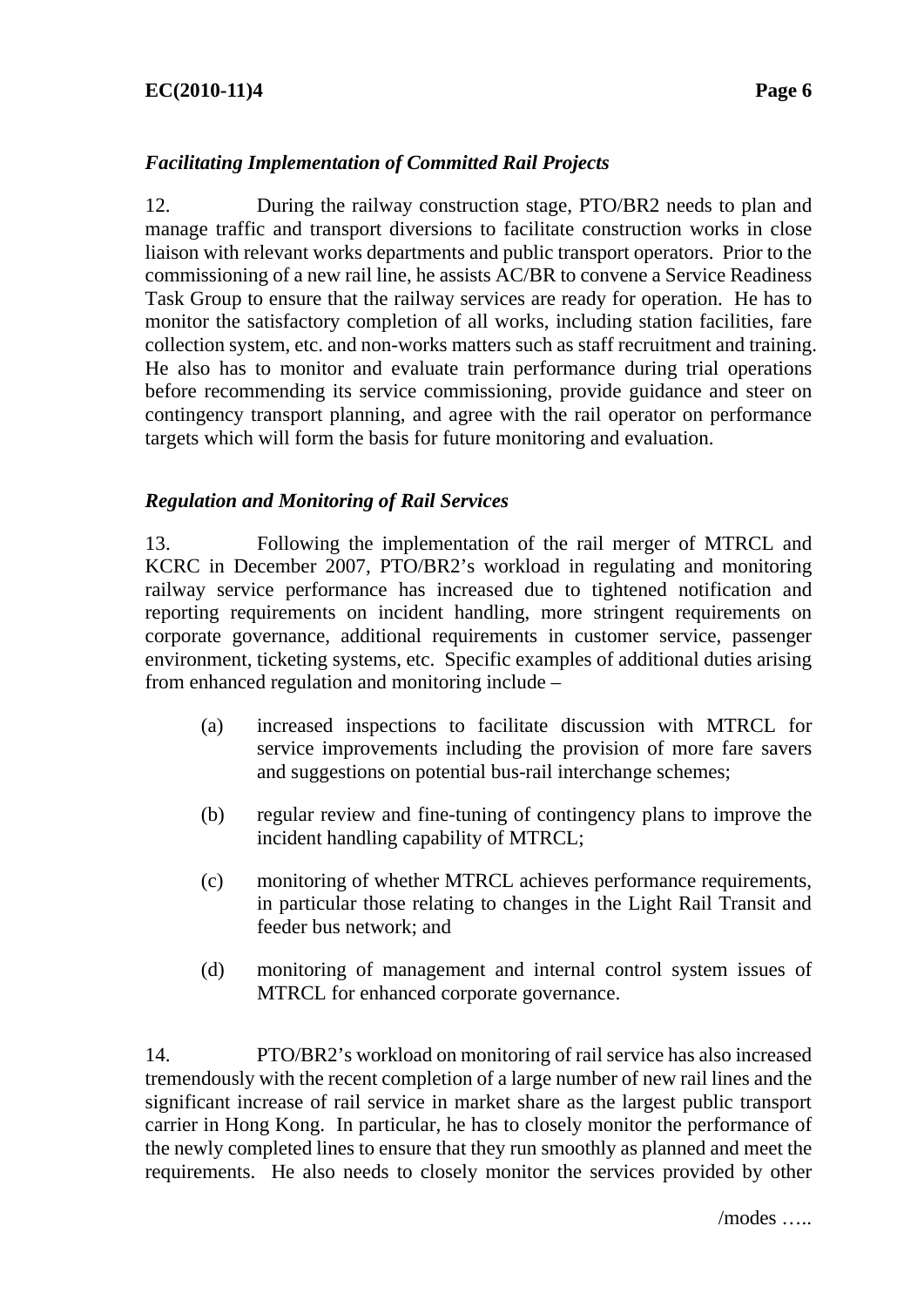modes of transport to ensure that they are well coordinated to serve the travelling public in the areas served by the new rail lines as well as the impact of the new rail lines on such modes of services. Appropriate adjustments to road-based public transport service rationalisation and re-organisation plans have to be made in the light of actual developments and needs of the travelling public.

15. To meet the increasing public aspirations for enhanced monitoring of the performance of railway services, PTO/BR2 has to strengthen his monitoring and regulatory functions which necessitate closer liaison with the senior management of transport operators and district leaders. In addition, there is a need to engage the public on ways to enhance the role of railway monitoring and explore ways to improve the service. This will be an on-going process. When there is a plan to introduce new services, or there is a change in the services, RD has to start early dialogue with the public so that their views can be carefully considered and taken into account when formulating the various initiatives. The increasing volume of rail duties on both planning and monitoring fronts as set out above has rendered it necessary to have an additional PTO post to provide more manpower resources at a sufficiently senior level in these areas such that TD can effectively fulfil its role as a regulator of the railway operation.

# *Public Transport Studies*

16. PTO/BR2 has been tasked to provide planning input from public transport perspectives to major transport studies as well as major district/area planning projects which require advance planning to facilitate their commissioning. Work in these respects has been increasing in terms of both volume and complexity.

17. Public transport inputs are required at various stages of major district/area planning projects, including operational and management planning, legislative amendments as well as the provision of public transport interchanges, bus servicing sites and depots, and other related facilities. For example, in response to the increasing environmental concerns, a number of new planning projects, such as the Kai Tak Development, the West Kowloon Cultural District, and the North-east New Territories New Development Areas, have called for input on the feasibility study of introducing environmental friendly transport modes, assessing its impact on existing public transport services, the future regulatory regime, etc. As the findings of these feasibility studies would have significant and long-term implications for Hong Kong's public transport system, it is imperative that more focused attention is devoted to these important public transport planning tasks. With the present workload on other fronts, PTO/BR2 simply cannot afford this level of attention for these tasks. Reinforcement is therefore required to provide necessary steer for these new planning projects.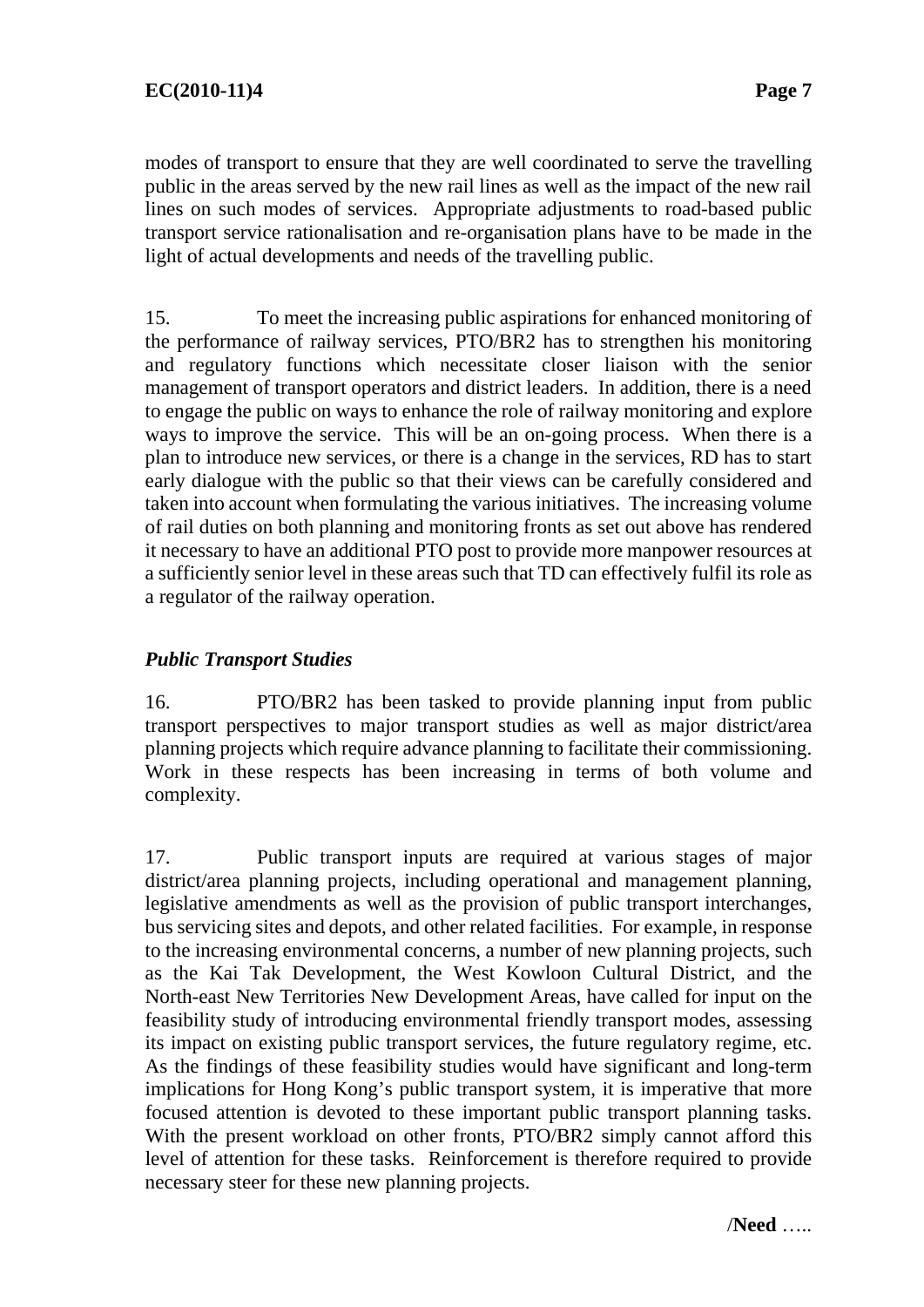#### **Need for an Additional Permanent PTO Post**

18. The increase in volume and complexity of rail-related work as well as public transport studies as mentioned above is beyond the capacity of PTO/BR2. We consider it necessary to create an additional PTO post within BRB to share out the rail monitoring and planning duties and to give proper attention to public transport studies, which have serious impact on the community. Specifically, the incumbent will take up duties relating to the committed new railway projects, looking after the planning, design, construction and service readiness stages; inter-modal coordination planning, consultation and implementation duties; planning of other non-committed rail projects; public transport planning for New Development Areas; public transport studies; as well as study and assessment of new transport modes. With the anticipated commissioning of the new railway lines in stages as mentioned in paragraph 5 above, the monitoring work will increase substantially and there will be a need for the new PTO post to share out the heavy workload in order to maintain adequate attention and vigilance on monitoring rail services, in particular those relating to the new railway projects commissioned after 2014. The job description of the proposed PTO post is at Enclosure 2.

Encl. 2

19. We have critically considered the possibility of creating a time-limited, rather than permanent, PTO post instead. In view of railway's indispensable role in the sustainable development of Hong Kong's economy and its increasingly important role in public transport, there is a need to keep the planning of new railway projects as well as the sustainable development in the public transport system under periodic review in order to cope with the change in travel pattern arising from economic, social and land developments as well as the increase in population. Such a continual review of railway as well as public transport system is an essential component in fulfilling the long-term need of the general public. On the other hand, the proposed PTO post has to provide input and assessment on proposed environmental friendly transport modes, in particular in areas such as the future regulatory regime, proposed legislative amendments, and impact of the new modes on other public transport modes and services, etc. in respect of new development areas. Apart from the above-mentioned tasks on long-term planning and periodic review, the daily operation of the newly commissioned railway projects will also be looked after. The proposed PTO post has to undertake the important permanent duties of regulating and monitoring the service of expanded rail network upon completion of the projects in the pipeline, to take up new regulatory and monitoring work of the environmental friendly transport modes serving the general travelling public in whatever form they would be and to observe the continued need to balance the interests of different public transport modes which are expected to be operating in a more competitive environment. In view of the sustained directorate input required, the creation of a supernumerary post on a time-limited basis would not be able to meet the operational needs.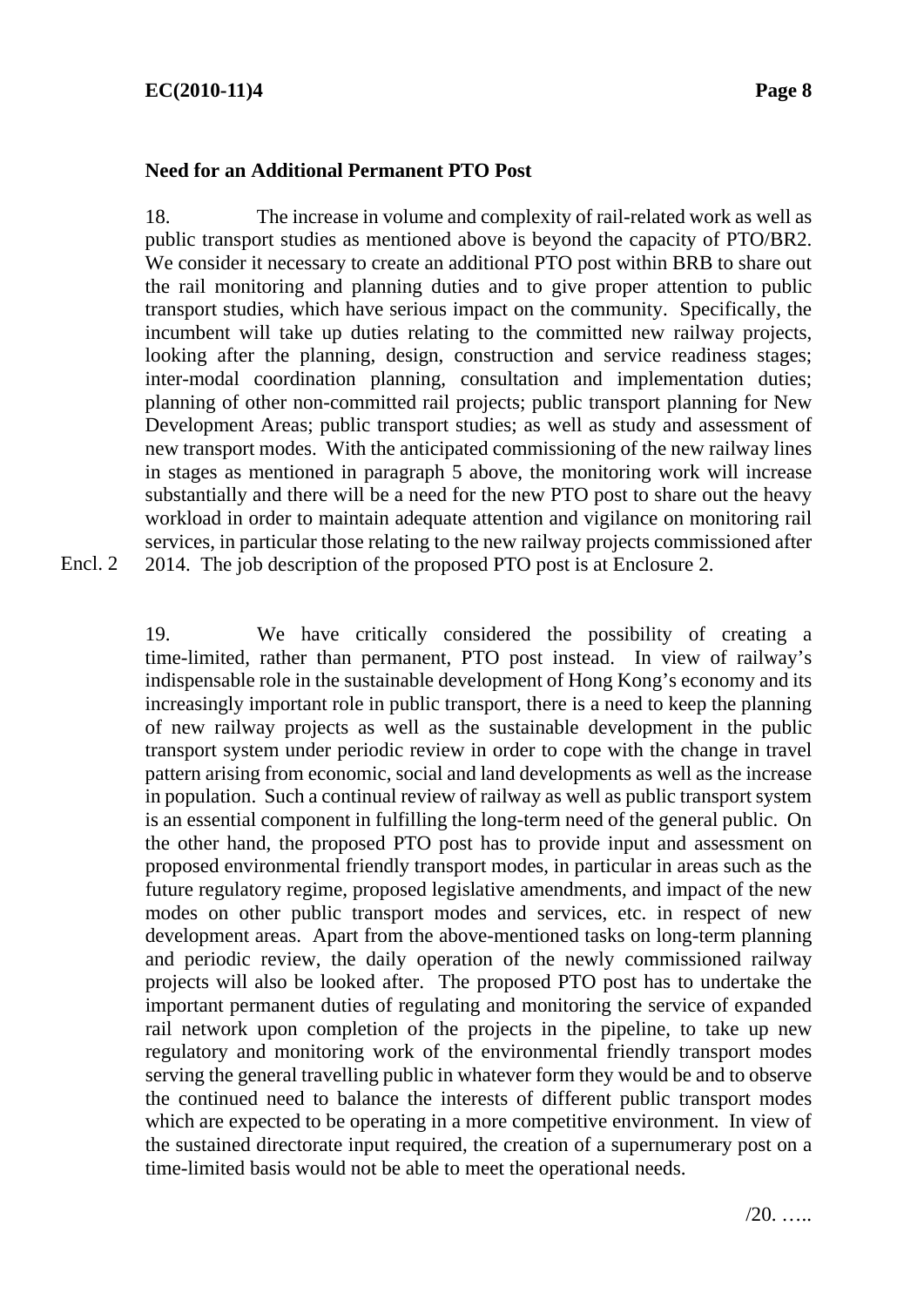20. Upon creation of the proposed PTO post, the PTO/BR2 will remain responsible for the regulation and monitoring of the services of the existing and the new railway projects commissioned by 2014, non-rail duties such as the regulation and development of Hong Kong Tramways and the three minor franchised bus companies, and district transport planning matters for Lantau Island. Following the completion of the new railways in the long run, the regulatory and monitoring duties would be shared between the two PTOs to ensure adequate attention to rail services at the directorate level. The revised job descriptions of PTO/BR2 are set out at Enclosure 3. The proposed organisation chart of BRB is at Enclosure 4.

Encls. 3 & 4

# **Alternatives Considered**

21. We have critically examined the possibility of assigning the other four PTOs in TD to share out the work of the overloaded PTO/BR2 in RD but concluded that it is not feasible for the following reasons –

(a) Bus Development Division (BD)

 The PTO in BD is fully committed to duties on policy matters of franchised and NFB, the planning, development and regulation of the services, financial performance and fare adjustments of the three major franchised bus companies, bus safety issues, as well as the management of the NFB trade.

(b) Management Services Division

 The PTO in the Management Services Division is fully committed to duties in relation to the tendering of management contracts of transport infrastructure and facilities, looking after the changeover of contractors, the monitoring and operation of transport infrastructure and facilities, and overseeing emergency transport coordination and contingency transport planning.

(c) Regional Offices

 The two PTOs in the regional offices, looking after Urban Region and New Territories Region respectively, are fully committed to their normal duties of monitoring public transport services, traffic administration, tackling illegal transport services, as well as planning and implementation of new transport facilities and services at boundary control points.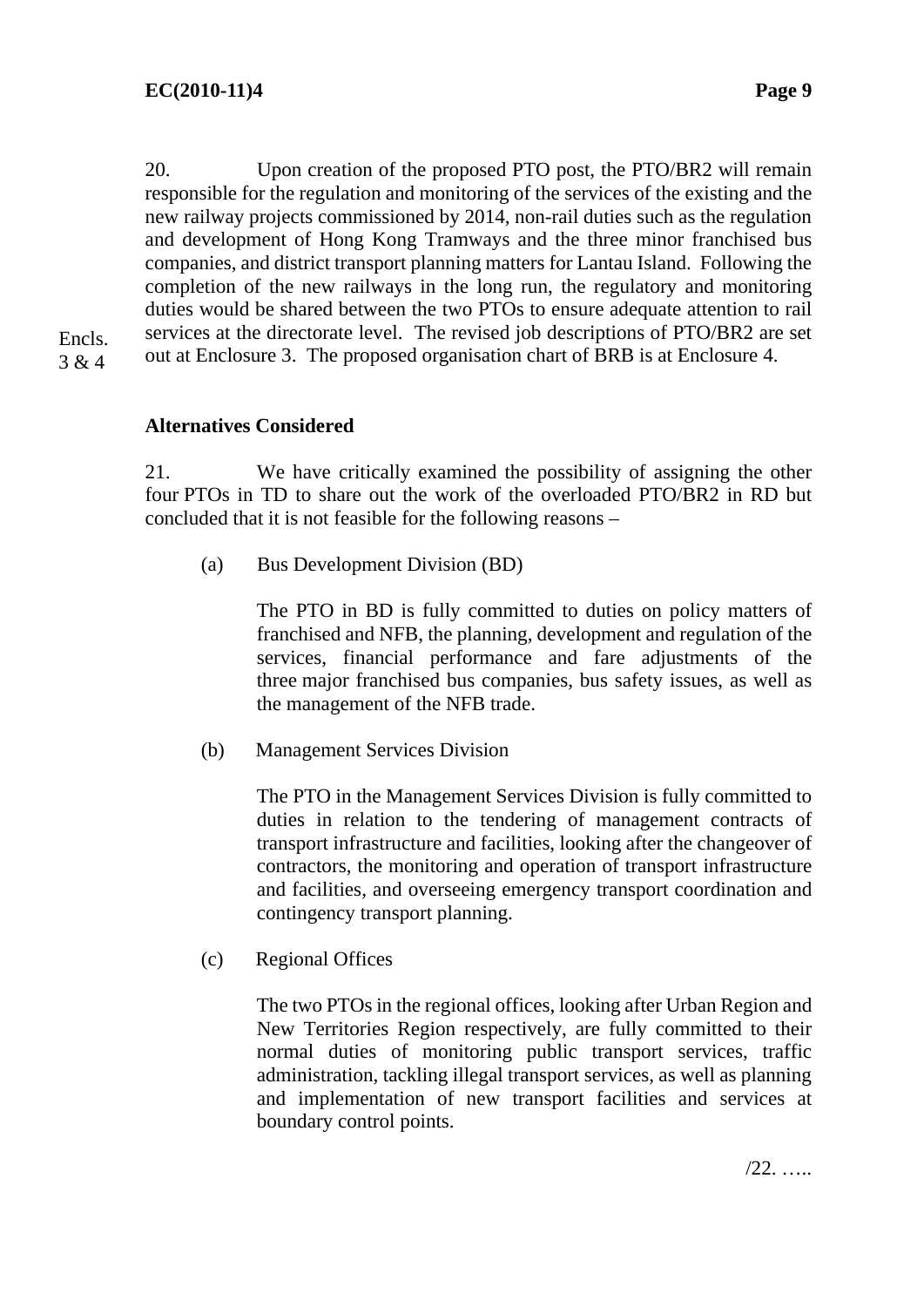22. We have also explored the possibility of assigning the responsibilities to AC/BR and concluded that it is not feasible to do so. AC/BR is already fully committed to policy, strategic planning and regulation matters on franchised and NFB services, monitoring of railway services, studies on the impact of new railways on other public transport trades, as well as coordinating the various transport-related environmental initiatives.

23. In conclusion, there is neither spare capacity nor scope of reprioritisation/delegation available for the above four PTOs and AC/BR to absorb the additional workload arising from the increased planning and monitoring duties detailed above. As the work of RD will continue to expand, many of the issues are of concern to the community and would have serious impact on a significant portion of the population in Hong Kong, they require high-level attention and steering and cannot possibly be dealt with by non-directorate officers below the PTO level. An additional post at PTO level is therefore required to deal with the range of complex planning and monitoring duties of new railway projects and other public transport planning work.

# **FINANCIAL IMPLICATIONS**

24. The additional notional annual salary cost at mid-point of the proposal is \$1,245,600. The full annual average staff cost of the proposal, including salaries and staff on-costs, is \$1,772,000. The proposal will not give rise to any increase in supporting staff in the BRB. We have included sufficient provision in the 2010-11 draft Estimates under Head 186 – TD to meet the cost of the proposal.

# **PUBLIC CONSULTATION**

25. We consulted the Legislative Council Panel on Transport on 26 February 2010. Members generally recognised the growing complexities of workload of RD. Some Members have enquired whether the creation of a supernumerary post would be sufficient and suggested that the Transport and Housing Bureau should further strengthen the justifications for proposing the creation of a permanent post and enrich the job descriptions of the two PTO posts in RD with a view to clearly delineating the respective responsibilities of the PTO/BR2 post and the proposed post when submitting the staffing proposal to the Establishment Subcommittee. The Administration's response, with additional justifications, has been incorporated into this paper.

## /**ESTABLISHMENT** …..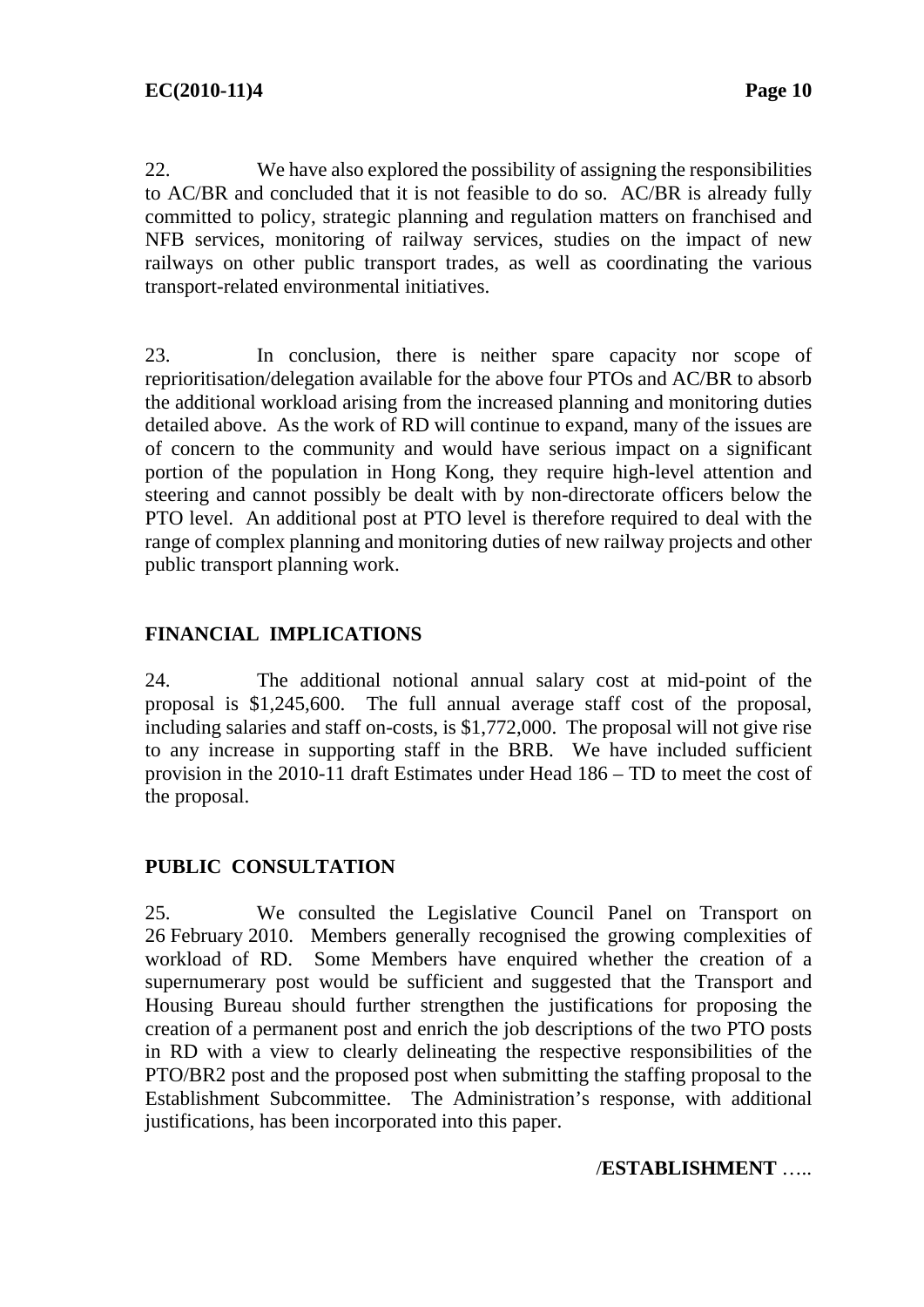# **ESTABLISHMENT CHANGES**

26. The establishment changes in the TD for the last two years are as follows –

| <b>Establishment</b><br>(Note) | <b>Number of posts</b>                  |                              |                              |  |
|--------------------------------|-----------------------------------------|------------------------------|------------------------------|--|
|                                | <b>Existing</b><br>(as at 1 April 2010) | As at<br><b>1 April 2009</b> | As at<br><b>1 April 2008</b> |  |
| A                              | $26$ <sup>#</sup>                       | 26                           | $26+(1)$                     |  |
| В                              | 285                                     | 290                          | 276                          |  |
| C                              | 956                                     | 947                          | 928                          |  |
| <b>Total</b>                   | 1 267                                   | 1 2 6 3                      | $1230+(1)$                   |  |

Note:

- A ranks in the directorate pay scale or equivalent
- B non-directorate ranks the maximum pay point of which is above MPS Point 33 or equivalent
- C non-directorate ranks the maximum pay point of which is at or below MPS Point 33 or equivalent and Model Scale I
- ( ) number of supernumerary directorate posts
- # as at 1 April 2010, there is no unfilled directorate post in TD.

# **CIVIL SERVICE BUREAU COMMENTS**

27. The Civil Service Bureau supports the proposed creation of a permanent PTO post in BRB of TD to enhance its directorate input in the planning and monitoring of railway services and public transport planning. The grading and ranking of the proposed post are appropriate having regard to the level and scope of the responsibilities and professional input required.

# **ADVICE OF THE STANDING COMMITTEE ON DIRECTORATE SALARIES AND CONDITIONS OF SERVICE**

28. The Standing Committee on Directorate Salaries and Conditions of Service has advised that the grading proposed for the directorate post would be appropriate if the proposal were to be implemented.

--------------------------------

Transport and Housing Bureau April 2010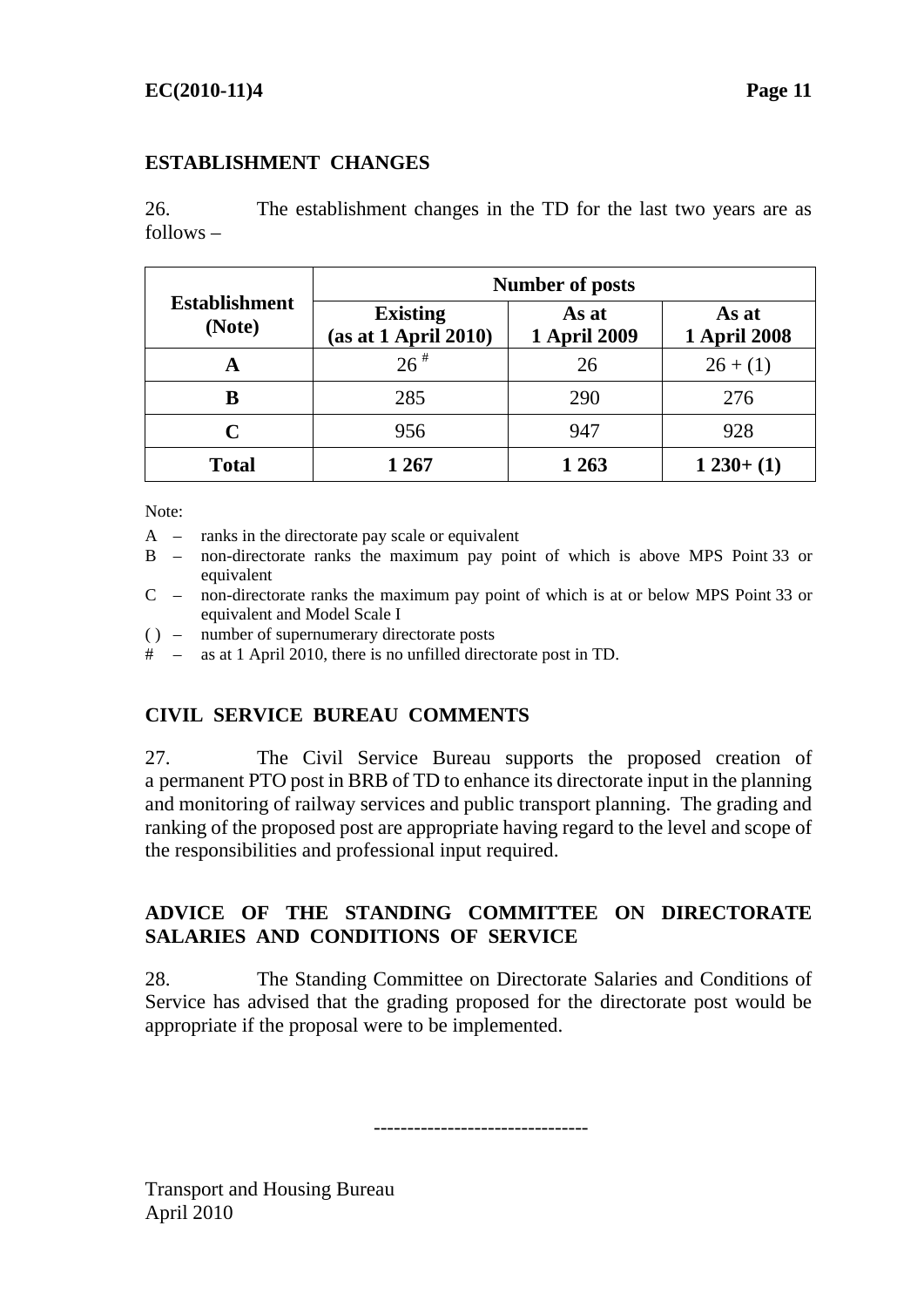Commissioner for Transport (D6) Information and Public Relations Unit (D3) **Planning Branch**AssistantCommissioner/Planning (D2) (D2) (D2) (D2) **Railway Monitoring Bus Development VALID & Licensing Management Transport Operations Transport Operations Transport Planning Strategic Traffic & Traffic Control Division Division Division Services Division (Urban) Division (NT) Division Division Roads Division Transport Division** Principal Transport Principal Transport Principal Executive Principal Transport Principal Transport Transport Chief Engineer/ Chief Engineer/ Survey **DivisionTraffic Engineering (Hong Kong) Traffic Engineering Road Safety and Priority Railway Division (NT East) Division Standards Division Division Traffic Engineering Traffic Engineering (Kowloon) Division (NT West) Division Bus and Railway** (D1) **Branch**AssistantCommissioner/ Bus andRailway (D1) Engineer/ Kowloon Chief TrafficEngineer/ Hong Kong (D1) Chief Traffic Chief Traffic Engineer/ NT East (D1) Chief Traffic Engineer/ NT West (D1) Licensing Officer/VALID &(D1) Principal Transport Officer/Management (D1) Officer/Urban(D1) Officer/NewTerritories Officer/Bus andRailway 2 (D1) Railway 1 Officer/Bus andSurvey (D1) Traffic andTransport **Regional** Chief Engineer/ Strategic Roads (D1) (D1) (D1)**Offices**New Territories**UrbanRegional Offices**Assistant Assistant Assistant Assistant Administrationand Licensing Paratransit Management and (D2) Commissioner/Urban(D2) **Administrationand Licensing Branch**Assistant**Paratransit**Commissioner/ (D3) **Management and Urban New Territories** Commissioner/ **Branch**Commissioner/ Deputy Commissioner/ Transport Services and Management Deputy Commissioner/ Planning and Technical Services **Technical ServicesBranch**AssistantChief Engineer/ Chief Engineer/ Commissioner/ Technical Services(D2) Chief Engineer/ Transport Planning Chief Engineer/ (D1) and Standards (D1) Chief Engineer/ Traffic Control (D1) Road Safety Railway Priority

**Existing Organisation Chart of Transport Department**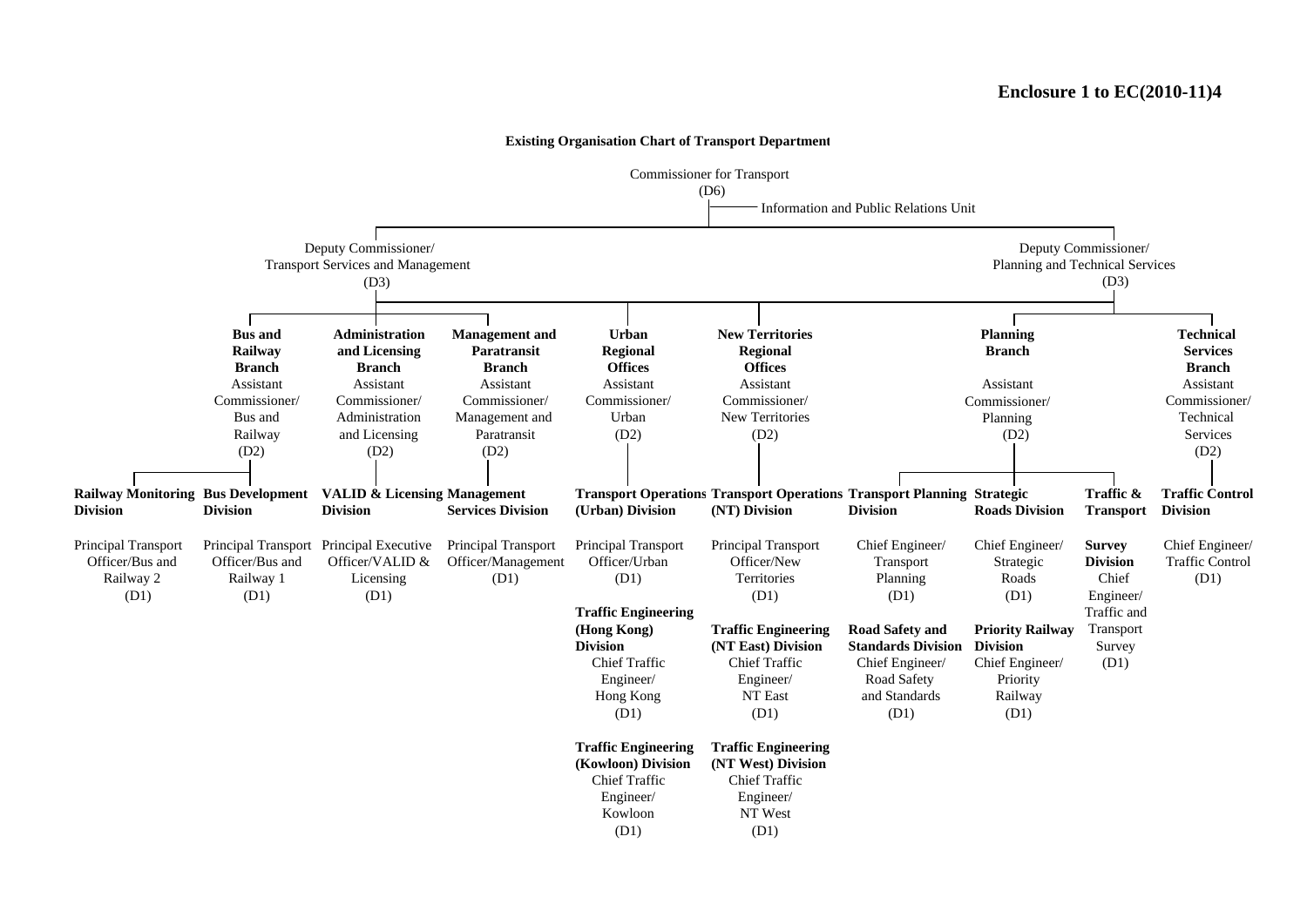# **Proposed Job Description for Principal Transport Officer/ Railway Planning and Service Monitoring**

| <b>Rank</b>           |              | Principal Transport Officer (D1)                             |
|-----------------------|--------------|--------------------------------------------------------------|
| <b>Responsible to</b> | $\mathbf{r}$ | Assistant Commissioner for Transport/Bus and<br>Railway (D2) |

## **Main Duties and Responsibilities –**

## **Railway Planning Duties**

- 1. To revalidate and update public transport planning input and public transport re-organisation plans in relation to existing railways on a regular basis to facilitate the evaluation of new railway projects, including uncommitted railway projects with long-term development possibilities investigated in the Railway Development Strategy 2000.
- 2. In respect of committed railway projects under planning, to provide steer to the studies at different stages of the railway planning process, including provision of public transport planning inputs; setting up and maintaining public transport planning models to facilitate assessment of the impact of committed new projects on other public transport modes; to formulate re-organisation plans for relevant public transport modes for public consultation.
- 3. To deal with inter-modal co-ordination issues in relation to the commissioning of new railways, including the formulation of consultation strategy, liaison and negotiation with relevant District Councils and public transport operators to reach agreement on the re-organisation proposals, leading the consultations and formulating measures to facilitate the smooth implementation of the proposals.
- 4. To plan public transport interchange facilities in station development, and railway station design from passenger/customer perspective to ensure the future system/ facilities will be user friendly.
- 5. To vet, manage and implement traffic and public transport arrangements during the construction of new railways.
- 6. To evaluate and confirm the service readiness of new railways before their commissioning for passenger operation.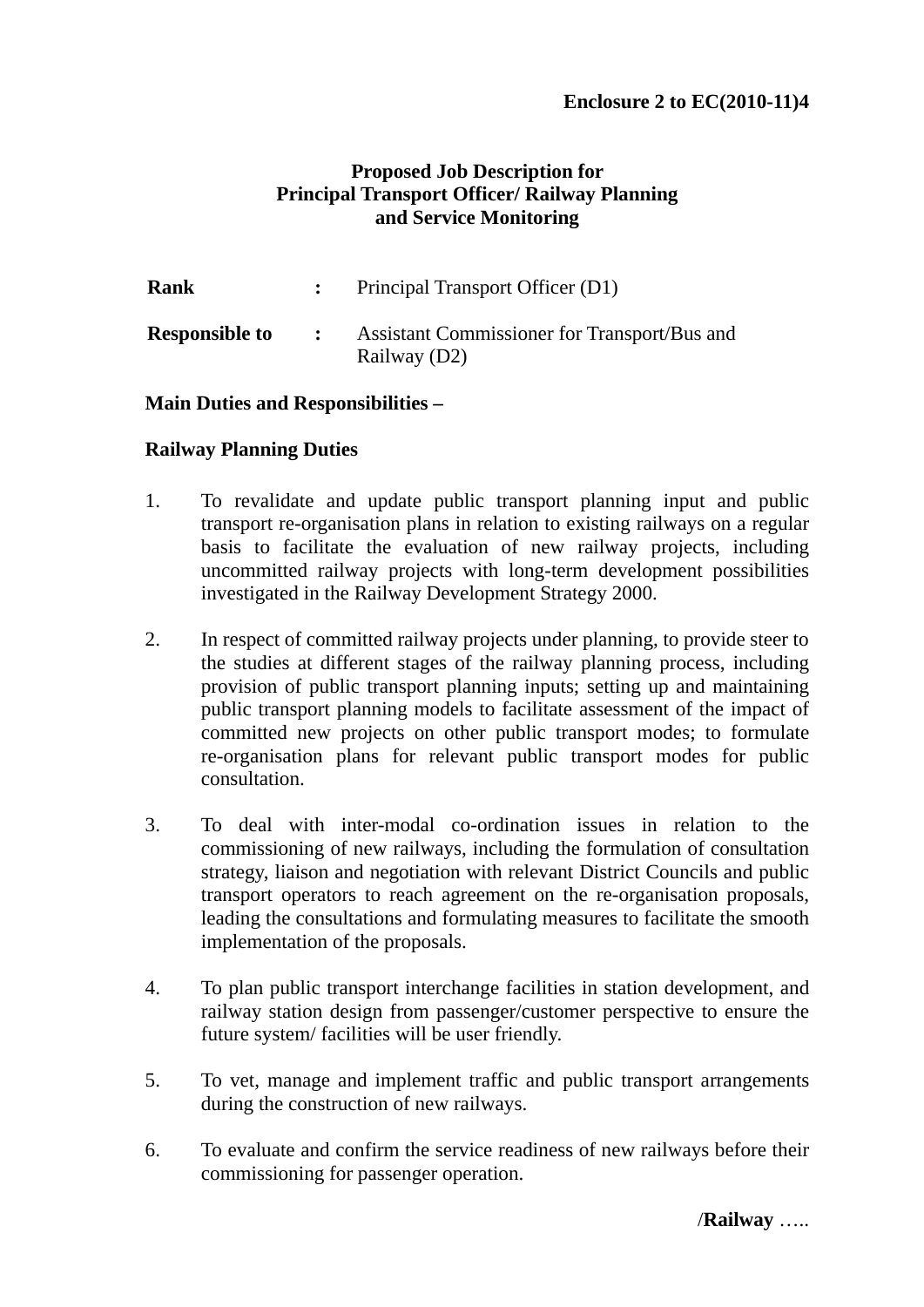#### **Railway Monitoring and Regulation Duties**

- 7. To undertake regulation and monitoring works of new railways projects upon their completion, including –
	- (i) to regulate and monitor the railway services commissioned after 2014, according to the requirements of the amended Mass Transit Railway Ordinance and the Operating Agreement;
	- (ii) to monitor the incident handling by the MTR Corporation Limited (MTRCL), to review and update the rail incident handling procedures and rail service contingency transport plans; and
	- (iii) to examine promotional arrangements proposed for MTRCL service and interchange concessions with other public transport modes, etc.

## **Public Transport Planning Duties**

- 8. To provide public transport planning input to major development projects, district planning studies, and transport studies.
- 9. To provide input and assessment on proposed environmental friendly transport modes, in particular in areas such as the future regulatory regime, proposed legislative amendments, impact of the proposed new modes on other public transport modes and services, etc. in respect of new development areas.

------------------------------------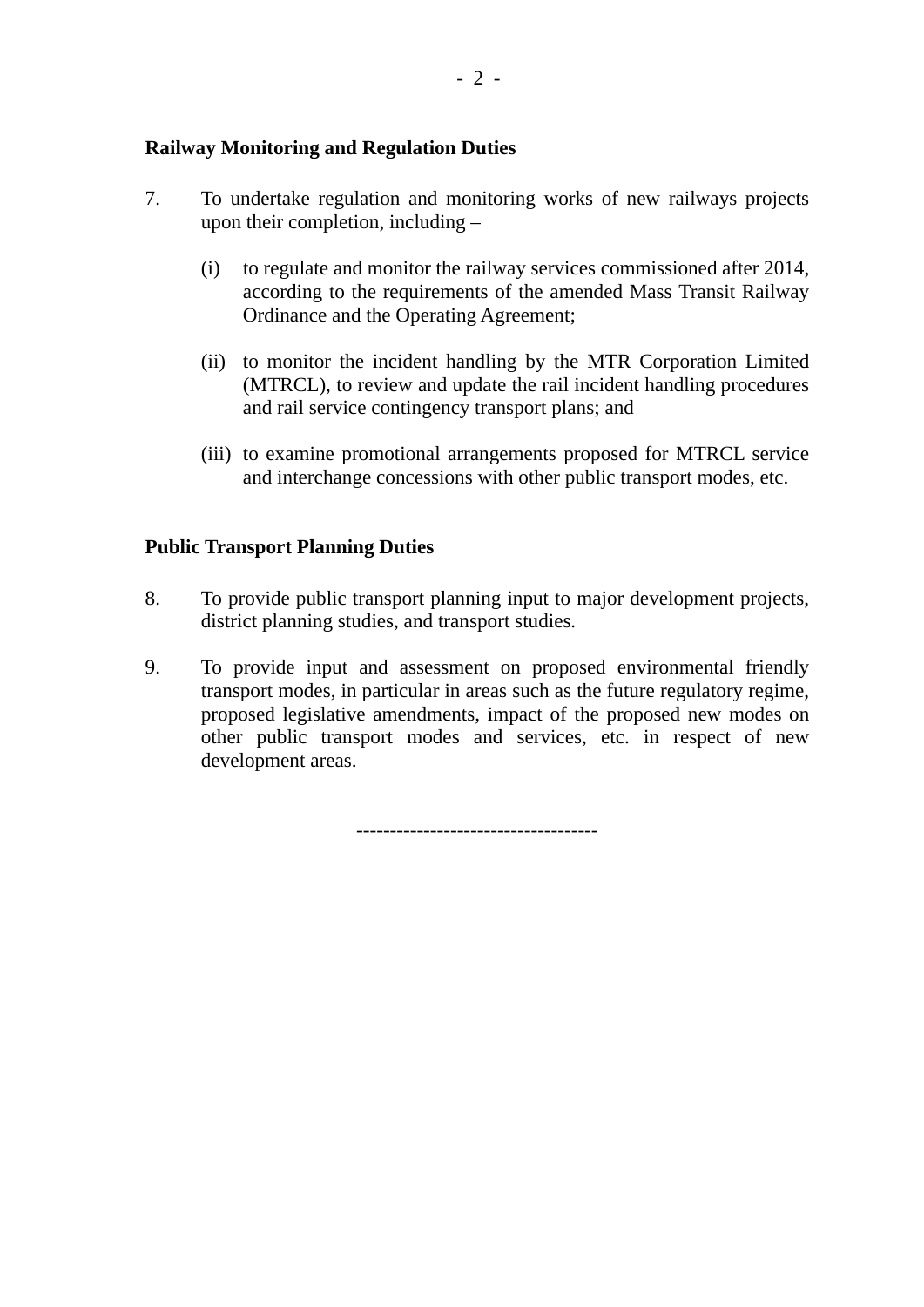# **Revised Job Description for Principal Transport Officer/ Bus and Railway 2**

| Rank                  |                                            | : Principal Transport Officer $(D1)$                         |
|-----------------------|--------------------------------------------|--------------------------------------------------------------|
| <b>Responsible to</b> | $\mathbb{R}^n$ . The set of $\mathbb{R}^n$ | Assistant Commissioner for Transport/Bus and<br>Railway (D2) |

#### **Main Duties and Responsibilities –**

#### **Railway Operations**

- 1. To undertake regulation and monitoring works of existing and newly completed railways, including –
	- (i) to regulate and monitor existing railway services and the new railway projects commissioned by 2014, according to the requirements of the amended Mass Transit Railway Ordinance and the Operating Agreement;
	- (ii) to monitor the incident handling by MTR Corporation Limited (MTRCL), to review and update the rail incident handling procedures and rail service contingency transport plans; and
	- (iii) to examine the proposals of MTRCL under its Fare Adjustment Mechanism, and to assess its impact on existing passengers as well as on other public transport modes.
- 2. To conduct annual review on the service performance of MTRCL, negotiate and agree the performance requirements and standards for subsequent years.

## **Non-railway Planning**

- 3. To regulate and develop the services provided by the Hong Kong Tramways including financial management issues.
- 4. To oversee all public transport planning issues on Lantau Island, including the Airport and Tung Chung New Town.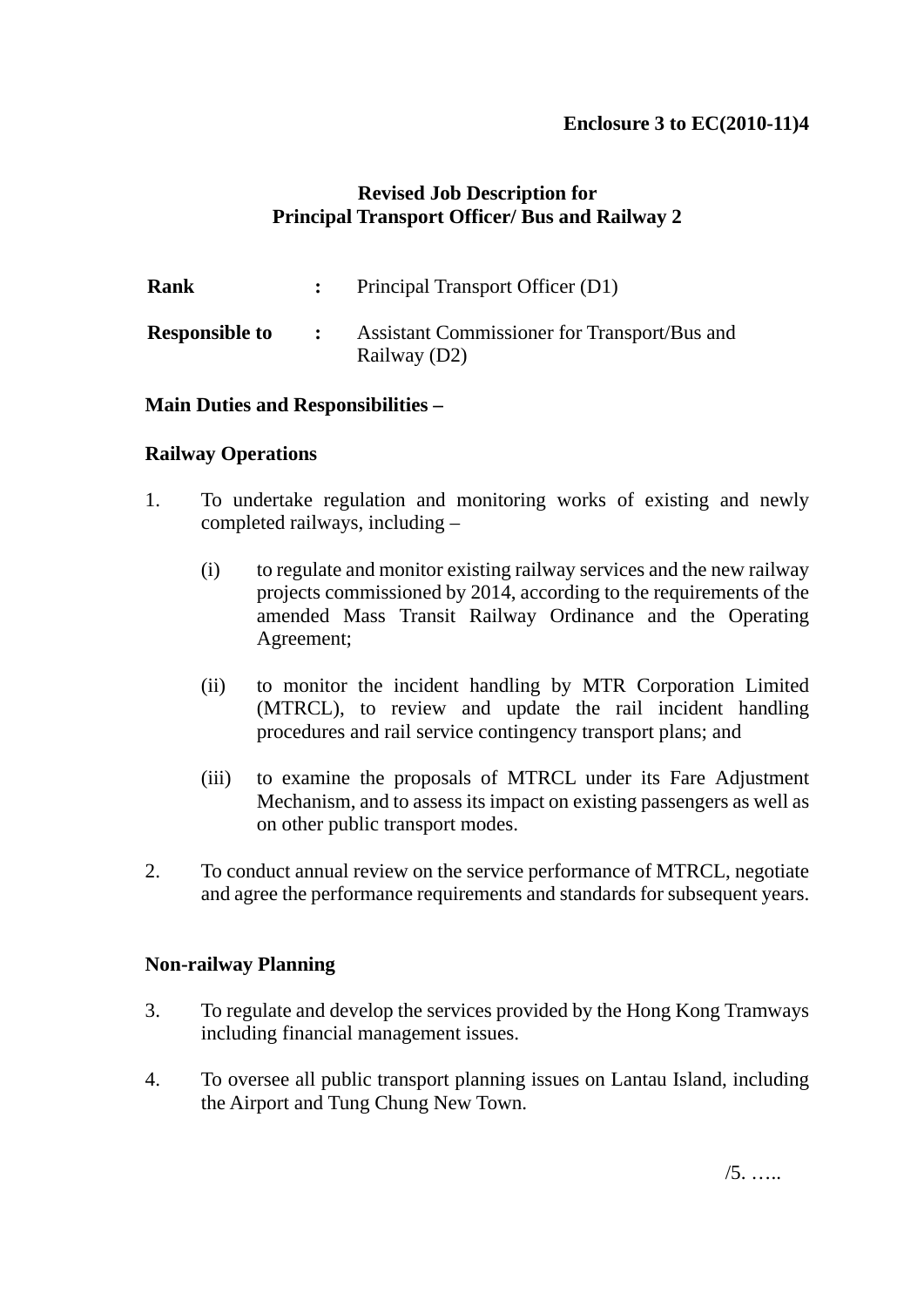- 5. To regulate, develop, and monitor the operation of franchised bus services provided by Long Win, Citybus (Airport Network), and New Lantao bus companies.
- 6. To implement the Fare Adjustment Arrangements endorsed by ExCo in early 2006 for the franchised bus networks serving Lantau and the Airport.

## **Environment**

- 7. To review and develop planning and management guidelines for public transport interchanges with a view to achieving overall cost efficiency in the provision of such infrastructure.
- 8. To improve the physical environment of existing and planned public transport interchanges to enhance their attractiveness to passengers.
- 9. To coordinate transport-related environmental measures within the Transport Department.

---------------------------------